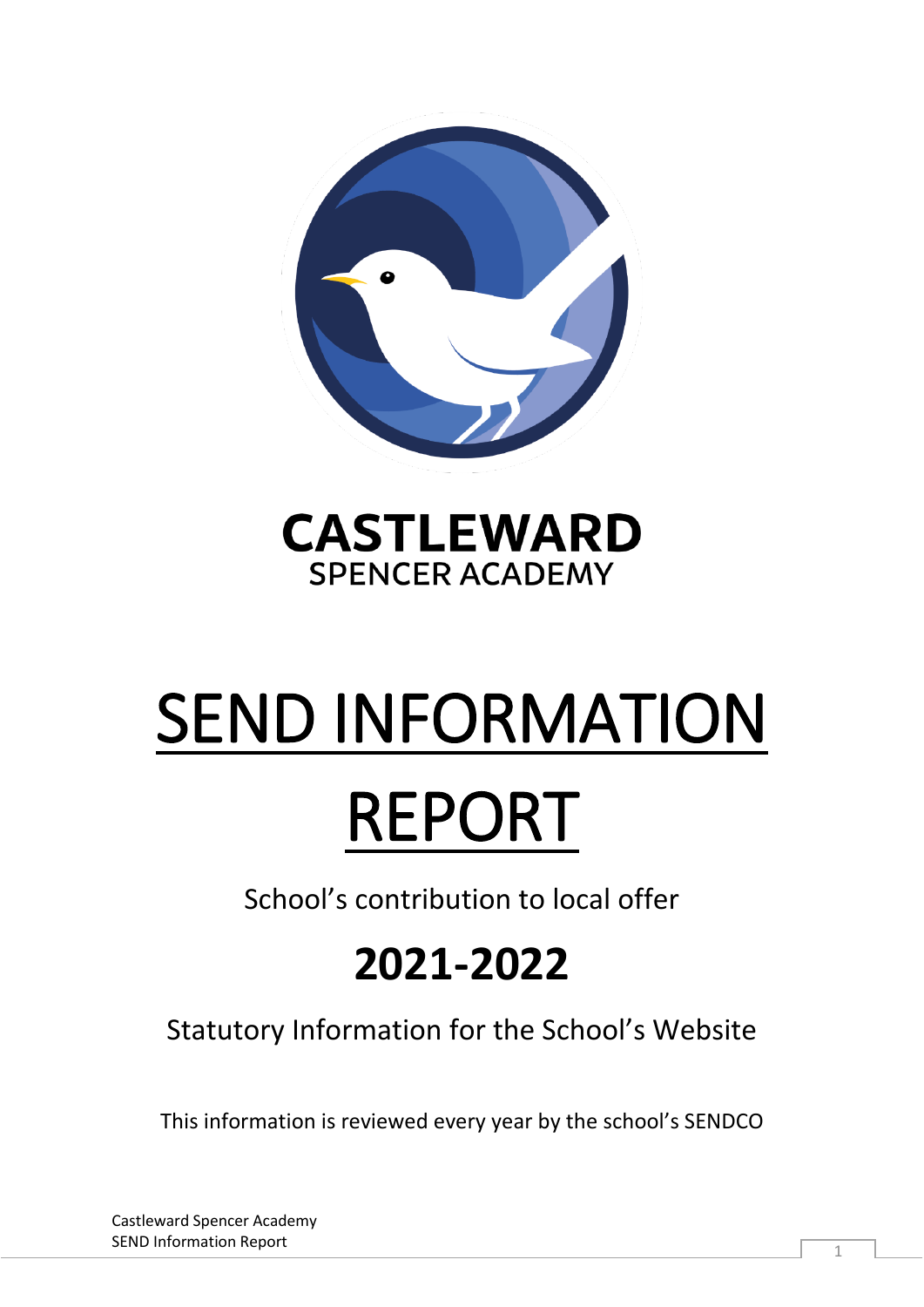| Name of School:                                  | Castleward Spencer Academy                       |
|--------------------------------------------------|--------------------------------------------------|
| Address:                                         | Canal Street, Derby, DE1 2RJ                     |
| Telephone:                                       | 01332 949471                                     |
| Email:                                           | info@castlewardspencer.co.uk                     |
| <b>School Website:</b>                           | castlewardspencer.co.uk                          |
| Principle:                                       | Mrs Lindsay Trail                                |
| <b>SENDCo</b>                                    | Mrs Lindsay Trail                                |
| Age Range:                                       | Foundation Stage to Year 6 (3-11 Years)          |
|                                                  | Currently open with FS1 and FS2 September 2021   |
| Last Ofsted Inspection:                          | Ofsted pre-registration inspection passed in May |
|                                                  | 2021                                             |
|                                                  | New School September 2021                        |
| Outcome of Inspection:                           | N/A                                              |
| Number of pupils with SEND:                      | 10 pupils (1 EHCP, 1 EYIF plus 8 other pupils)   |
| Number of children receiving additional support: | Total on SEN Register:                           |
|                                                  | 10 pupils $-50%$                                 |
|                                                  | National Average: 12.1%                          |
|                                                  |                                                  |
|                                                  | 1:1 support (EHCP and other funding)             |
|                                                  | 2 pupils- 10%                                    |
|                                                  | National Average: 3.1%                           |
|                                                  |                                                  |

#### **1. What sort of Special Educational Needs does Castleward Spencer Academy support?**

We are committed to removing any barriers to learning a child may have and strive to be fully inclusive in our practice.

Children's Special Educational Needs fall into four areas of need and support:

- Communication and interaction
- Cognition and Learning
- Social, Emotional and Mental Health
- Sensory and/or physical needs

We use our best endeavours and make reasonable adjustments to meet the individual needs of our children as they arise.

#### **2. What are the policies for identifying children with SEND and assessing their needs?**

Your child's progress is continually monitored by his/her class teacher and their teacher is responsible for identifying whether they need additional intervention. Early intervention is a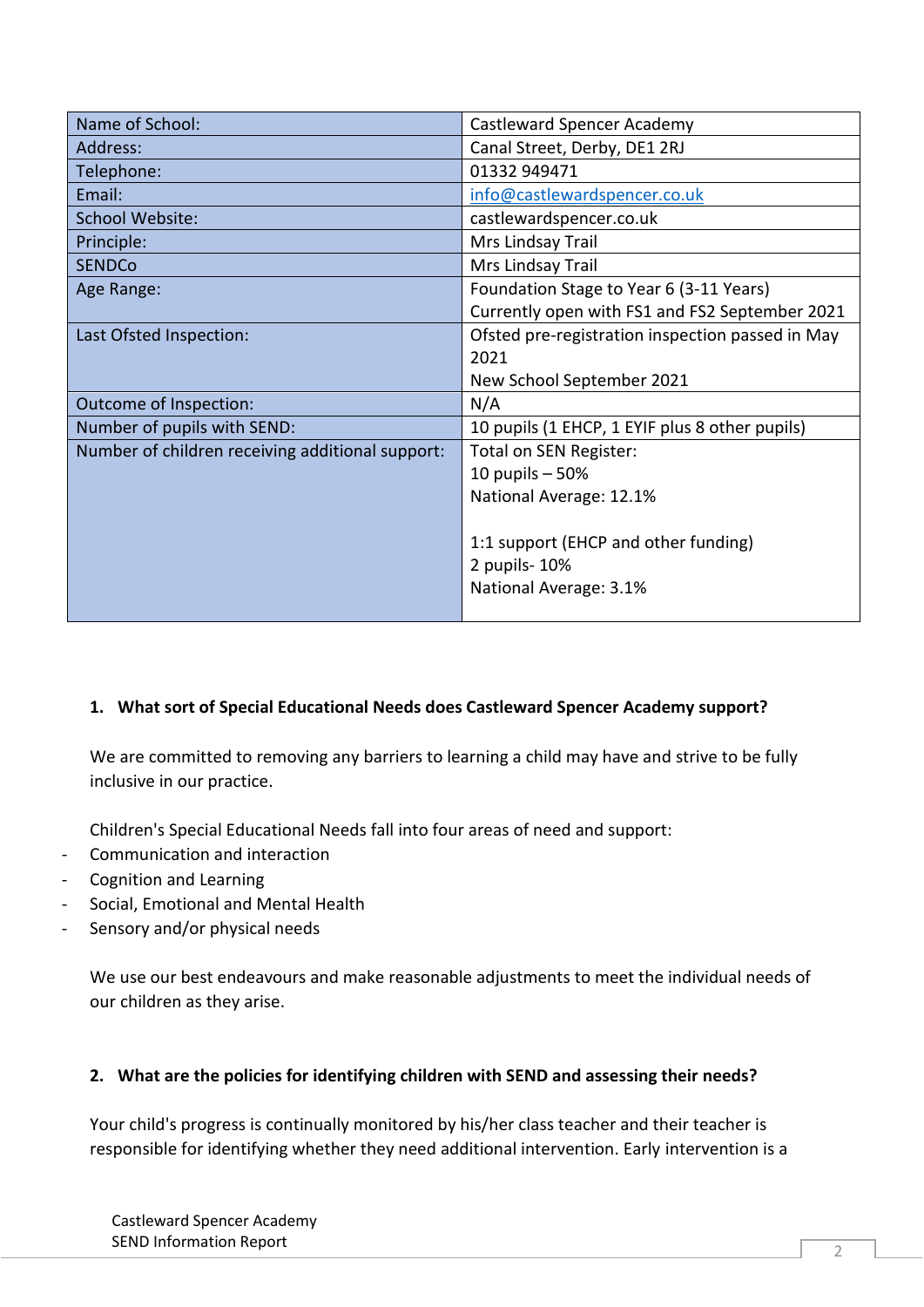priority. His or her progress is reviewed formally each term and a judgement made about their level of progress.

If your child is in Year 1 or above and working at a level significantly lower than his or her peers, a more sensitive tool may be used to capture small steps of progress and identify appropriate targets for your child to work towards.

When a child is identified as not making expected progress interventions are put in place to address this. The impact of interventions is regularly reviewed so that progress can be monitored and next steps identified.

If a pupil does not make expected progress despite targeted interventions they may be identified as SEND. Children who are identified as SEND will have an individual learning plan that sets out personalised targets and outcomes.

Specialist assessments may be carried out to inform the setting of these outcomes. The SENDCo will also check that your child is making good progress within any specified individual work and in any group that they take part in.

#### **3. Who are the best people to talk to in this school about my child's difficulties with learning/ Special Educational Needs or disability (SEND)? How can I contact the SENCO?**

#### **SENDCO Team**

#### **The SENDCO/Principal – Lindsay Trail**

Responsible for:

- Coordinating all the support for children with special educational needs or disabilities (SEND) and developing the school's SEND Policy to make sure all children get a consistent, high quality response to meeting their needs in school.
- Ensuring that you are:
	- involved in supporting your child's learning
	- kept informed about the support your child is getting
	- involved in reviewing how your child is doing
- Liaising with all the other people who may be coming into school to help support your child's learning e.g. Speech and Language Therapy, Educational Psychology etc...
- Updating the school's SEND register (a system for ensuring all the SEND needs of pupils in this school are known) and making sure that there are excellent records of your child's progress and needs.
- Providing specialist support for teachers and support staff in the school so they can help children with SEND in the school achieve the best progress possible.
- The day to day management of all aspects of the school; this includes the support for children with SEND.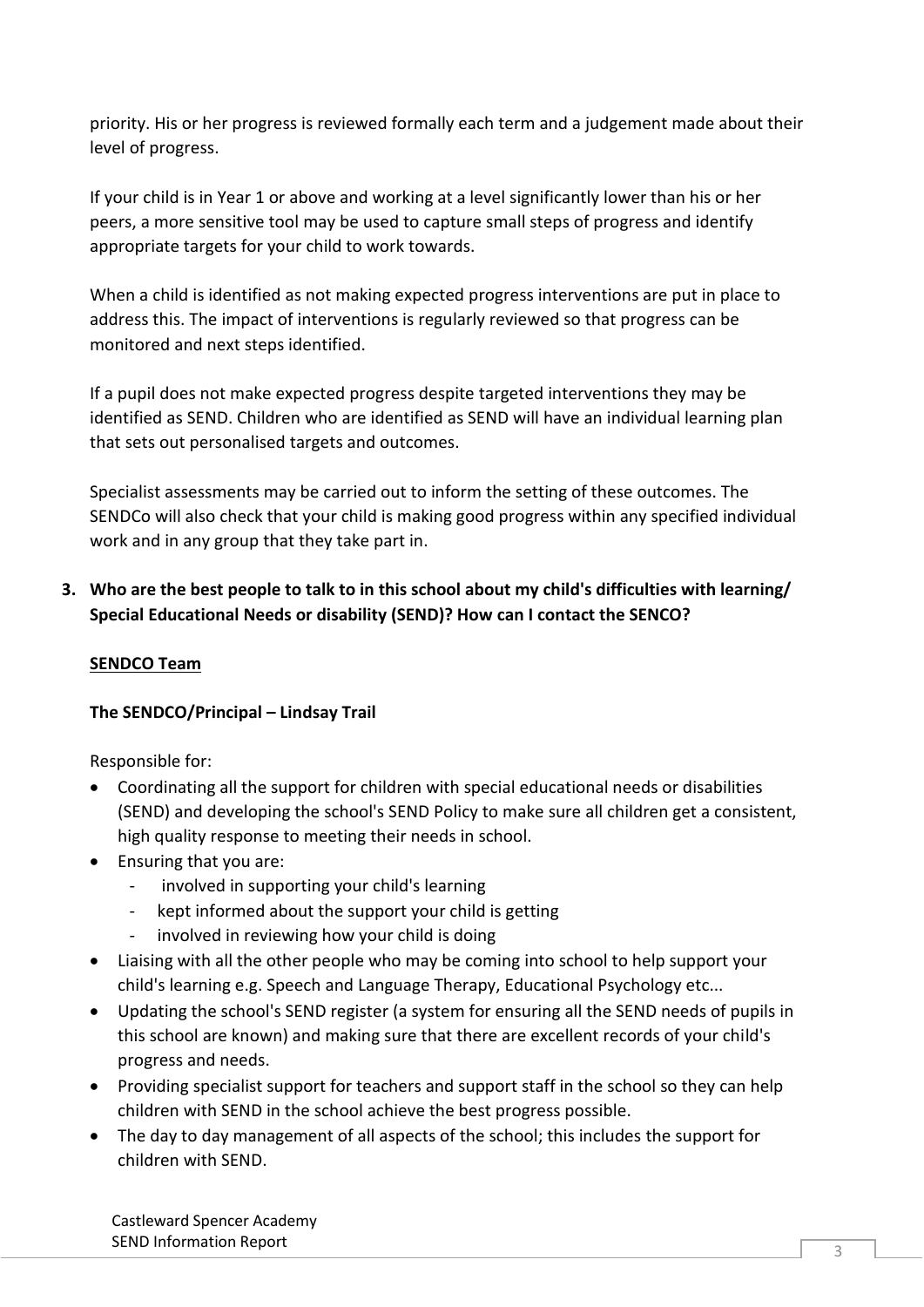- She will give responsibility to the class teachers but is still responsible for ensuring that your child's needs are met.
- She will make sure that the Governing Body is kept up to date about any issues in the school relating to SEND.

The SENDCo can be contacted via email: lindsaytrail@castlewardspencer.com or by phoning the school: 01332 949471

#### **Your child's class teacher Responsible for:**

- Checking on the progress of your child and identifying, planning and delivering any additional help your child may need (this could be things like targeted work, additional support) and letting the SENDCo know as necessary.
- Writing Individual Provision Maps, reviewing these once each term and sharing with parents
- Ensuring that all staff working with your child in school are helped to deliver the planned work/programme for your child, so they can achieve the best possible progress. This may involve the use of additional adults, outside specialist help and specially planned work and resources.
- Ensuring that the school's SEND Policy is followed in the classroom and for all the pupils they teach with any SEND.

#### **SEND Governor Responsible for:**

Making sure that the necessary support is made for any child who attends the school who has SEND. The SEND governor for Castleward is Elizabeth Runcorn.

**4. How will I be consulted and involved in my child's education? How will the school let me know if it has any concerns about my child's learning in school?** 

If your child is then identified as not making progress the school will set up a meeting to discuss this with you in more detail and to:

- listen to any concerns you may have too
- plan any additional support your child may receive
- discuss with you any referrals to outside professionals to support your child's learning
- **5. How will my child be consulted and his/her views be considered? How will my child be involved in decisions about their education?**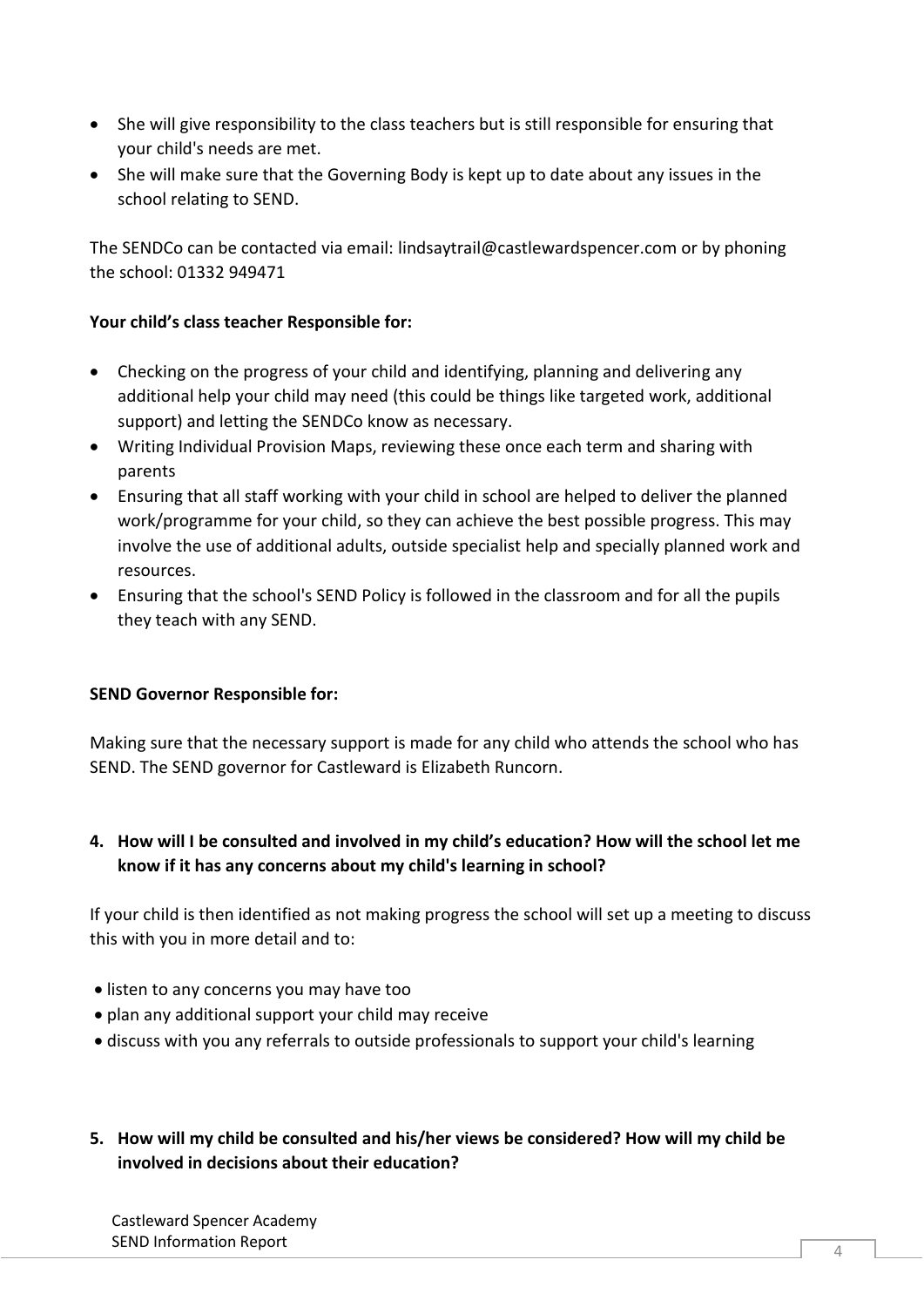The class teacher has regular conversations with your child about the progress he/she is making and the steps they need to take to improve.

Children with Individual Education Plans are asked for their views on a termly basis. They are invited to attend an inclusion review meeting and given the opportunity to talk about what is going well, what they would like to improve and what they think would help them.

Our TA's regularly deliver small group and one-to-one interventions to support children to develop their communication skills so they can develop their ability to share their thoughts and express opinions.

One-page pupil profiles will be completed annually to support transition to the next year group. These will be completed with your child wherever possible.

For children who are unable to express an opinion for themselves, because of either age or disability, staff will use observations to note their preference for certain activities.

### **6. What are the arrangements for assessing and reviewing my child's progress? Will I be involved and consulted?**

Children at SEN Support will have an Individual Education Plan which will be reviewed and communicated to you, every term and the plan for the next term made.

You will be invited to meet with the class teacher and asked to share your views about outcomes and provision for your child.

The progress of children with an EHCP is formally reviewed at an Annual Review including all adults involved with the child's education.

### **7. How will we support your child when they are leaving this school? OR moving on to another class? How will my child be prepared for adulthood?**

We recognise that transitions can be difficult for a child with SEND and take steps to ensure that any transition is a smooth as possible.

If your child is moving to another school:

- We will contact the school SENCO and ensure he/she knows about any special arrangements or support that need to be made for your child.
- We will make sure that all records about your child are passed on as soon as possible.
- Where possible your child will visit their new school on several occasions and in most cases staff from the new school will visit your child in this school.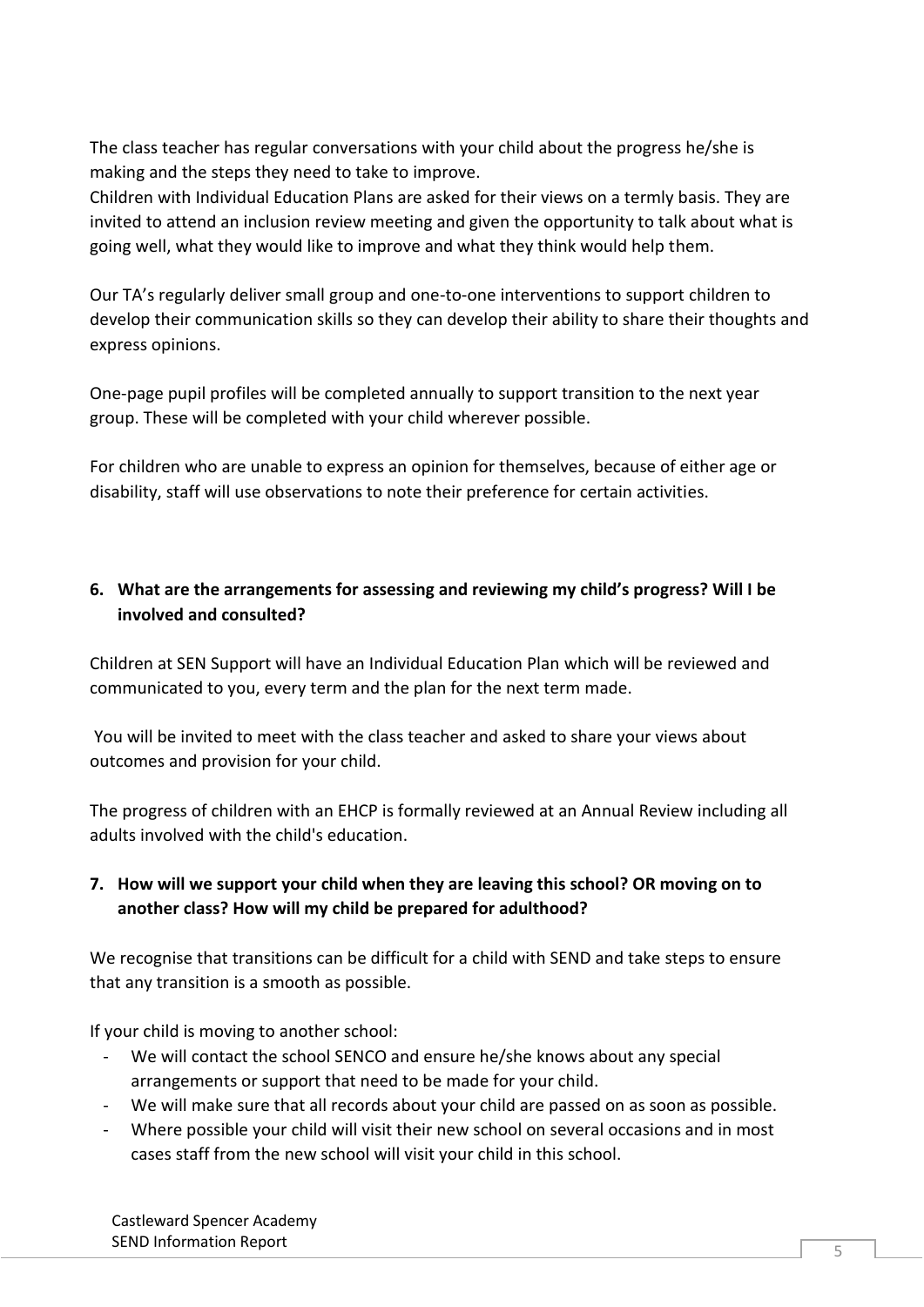When moving classes in school:

- Information will be passed on to the new class teacher in advance and in most cases, a planning meeting will take place with the new teacher. All Individual Provision Maps will be shared with the new teacher.
- If your child would be helped by a book to support them understand moving on, then this will be made for them.

Preparing for adulthood:

- One of our core GROW values is providing opportunities for Life Long Learning.
- Throughout their time with us all children will be encouraged to develop independent life skills.
- Where pupils need specific support with this personalised targets and outcomes will be included on the IEP and provision map.

#### **8. What are the different approaches to teaching children with SEND? How will the teaching be adapted for my child with SEND?**

Class teacher input via excellent targeted classroom teaching also known as Quality First Teaching.

For your child this would mean:

- That the teacher has the highest possible expectations for your child and all pupils in the class.
- That all teaching is based on building on what your child already knows, can do and can understand.
- That different ways of teaching are in place so that your child is fully involved in learning in class.
- This may involve things like using more practical learning.
- That specific strategies (which may be suggested by the SENDCo or outside staff) are in place to support your child to learn.
- That your child's teacher will have carefully checked on your child's progress and will have decided that your child has gap in their understanding/learning and needs some extra support to help them make the best possible progress.
- All children in school should be getting this as a part of excellent classroom practice when needed.

#### Specific group work with in a smaller group of children.

This group, often called an intervention group by schools, may be run in the classroom or outside. It may be run by a teacher or most often a teaching assistant who has had training to run these groups.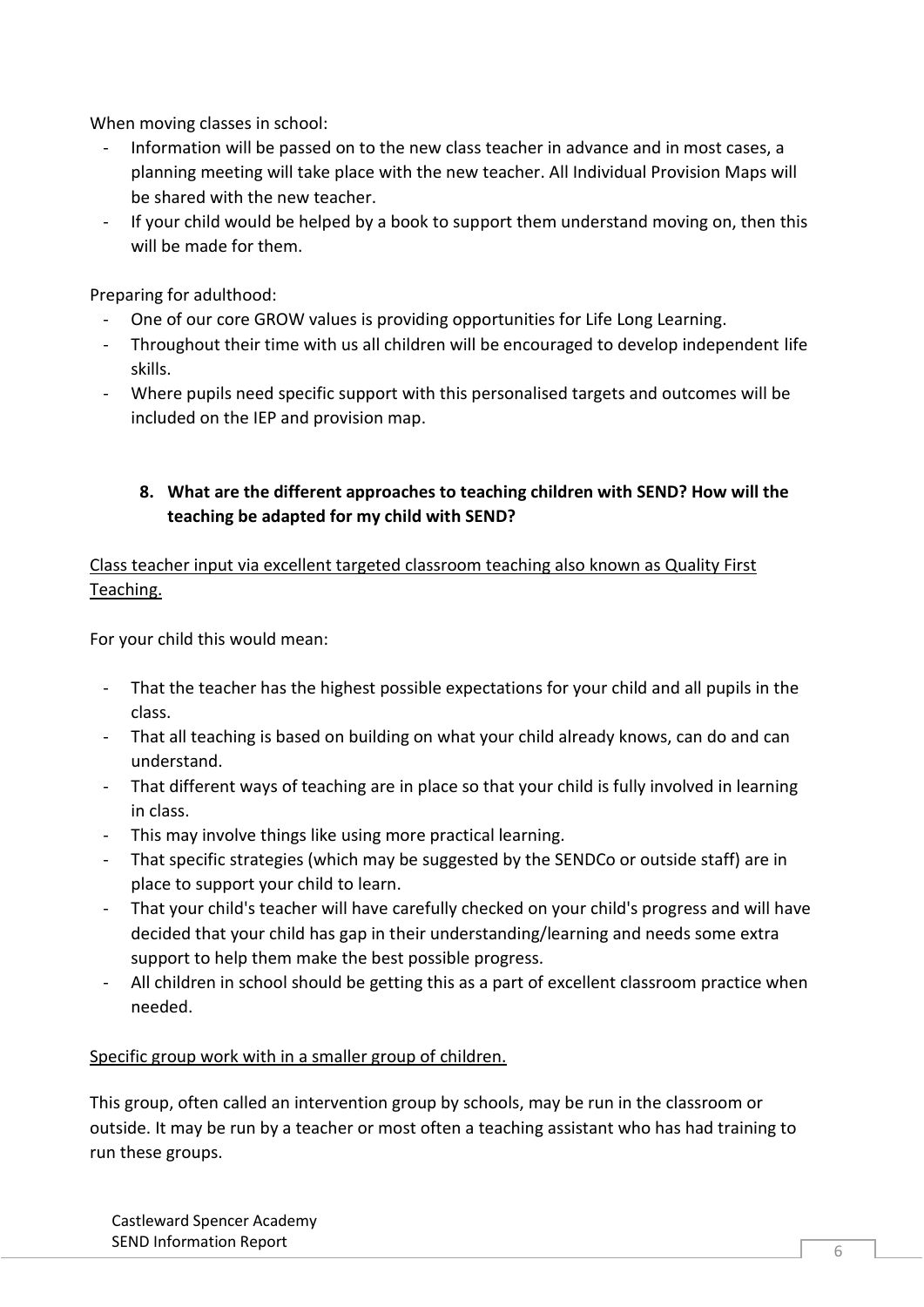This means your child has been identified by the class teacher as needing some extra support in school.

For your child this would mean:

- He / She will engage in group sessions with specific targets to help him/her to make more progress.
- A teaching assistant/teacher will run these small group sessions using the teacher's plan or advice from an outside professional (such as a Speech and Language Therapist)

This type of support is available for any child who has specific gaps in their understanding of a subject/area of learning.

Specialist groups run by outside agencies e.g. Speech and Language therapy OR Occupational therapy groups Stage of SEN Code of Practice: SEN Support

This means they have been identified by the class teacher/SENDCo as needing some extra specialist support in school from a professional outside the school.

This may be from:

- Local Authority central services such as the Specialist Teaching and Educational Teaching Service (STePS), Autistic Spectrum Disorder (ASD), Visual Impairment (VI), Hearing Impairment (HI) or Physical Impairment (PI) Team
- Outside agencies such as the Speech and Language Therapy (SaLT) Service.

For your child this would mean:

- Your child will have been identified by the class teacher/SENDCo (or you will have raised your worries) as needing more specialist input instead of or in addition to quality first teaching and intervention groups.
- You will be asked to come to a meeting to discuss your child's progress and help plan possible ways forward.
- You may be asked to give your permission for the school to refer your child to a specialist professional e.g. a Speech and Language Therapist or Educational Psychologist. This will help the school and yourself understand your child's particular needs better and be able to support them better in school.

The specialist professional will work with your child to understand his/her needs and make recommendations, which may include:

- Making changes to the way your child is supported in class e.g. some individual support or changing some aspects of teaching to support them better
- Support to set better targets which will include their specific expertise
- A group run by school staff under the guidance of the outside professional e.g. speech and language
- A group or individual work with an outside professional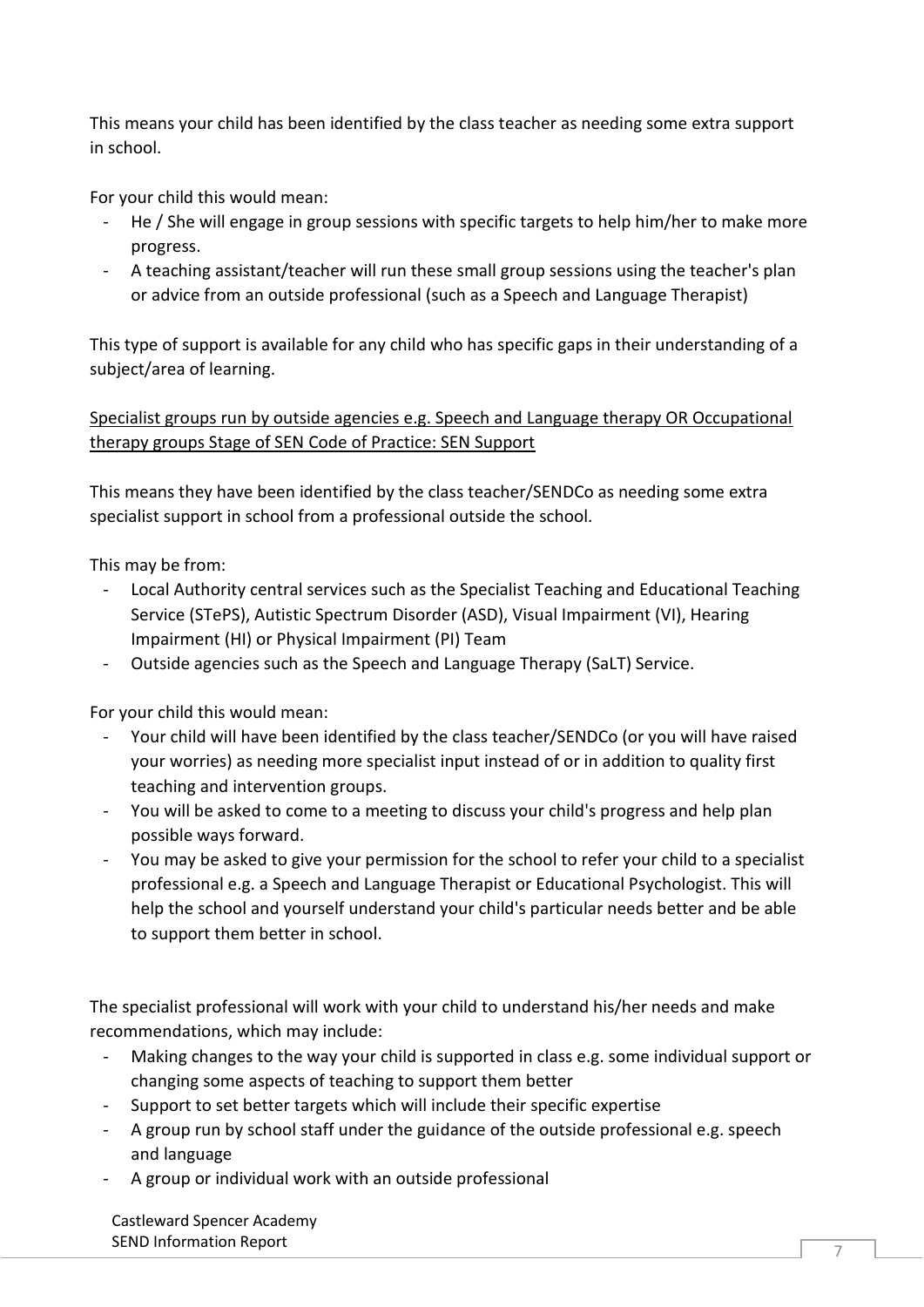The school may suggest that your child needs some individual support in school. School will tell you how the support will be used and what strategies will be put in place. This type of support is available for children with specific barriers to learning that cannot be overcome through Quality First Teaching and intervention groups.

#### Specified Individual support

From September 2014 this is usually provided via an Education, Health and Care Plan (EHCP).

This means your child will have been identified by the class teacher/SENDCo as needing a particularly high level of individual or small group teaching.

Usually your child will also need specialist support in school from a professional outside the school.

This may be from:

- Local Authority central services such as the Specialist Teaching and Educational Teaching Service (STePS), Autistic Spectrum Disorder (ASD), Visual Impairment (VI), Hearing Impairment (HI) or Physical Impairment (PI) Team
- Outside agencies such as the Speech and Language Therapy (SaLT) Service.

For your child this would mean:

- The school (or you) can request that the Local Authority (LA) carry out a statutory assessment of your child's needs. This is a legal process which sets out the amount of support that will be provided for your child.
- After the school has sent in the request to the Local Authority (with a lot of information about your child, including some from you), the LA will decide whether they think your child's needs (as described in the paperwork provided), seem complex enough to need a statutory assessment. If this is the case they will ask you and all professionals involved with your child to write a report outlining your child's needs. If the LA do not think your child needs this, it will ask the school to continue with the support at SEN Support
- After the reports have all been sent in the Local Authority will decide if your child's needs are severe, complex and lifelong. If this is the case they will write an EHC Plan. If this is not the case, they will ask the school to continue with the support at SEN Support and also set up a meeting in school to ensure a plan is in place to ensure your child makes as much progress as possible.
- The EHC Plan will outline the type of individual/small group support your child will receive from the school and other services such as health and how the support should be used and what strategies must be put in place. It will also have long and short term goals for your child.
- An additional adult may be used to support your child with whole class learning, run individual programmes or run small groups which include your child.

Castleward Spencer Academy SEND Information Report  $\overline{8}$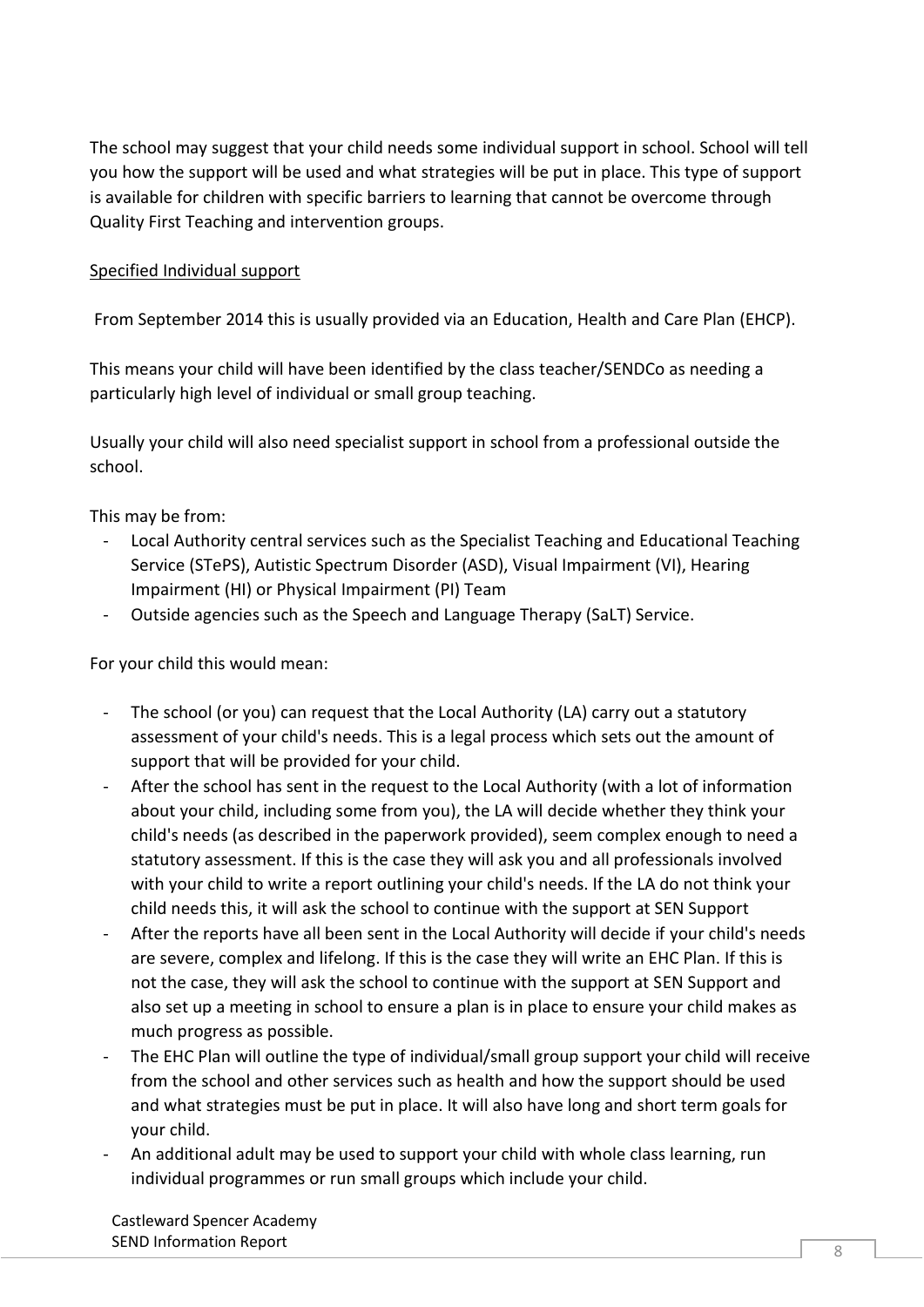This type of support is available for children whose learning needs are:

- Severe, complex and lifelong

#### **9. What adaptations are made to the curriculum and learning environment for children with SEND?**

Our curriculum is broad, balanced and relevant to a changing society. Our pupils are actively engaged in their learning. We aim to ensure all pupils, including those with special educational needs and disabilities, have full curriculum entitlement and access.

The academy planning policy stresses the importance of planning for assessment and differentiation at both the medium and short-term stages. We aim to provide work that is matched and therefore accessible to the broad range of pupils we teach.

The in class support provided by teaching assistants and other agencies is carefully considered by each class teacher when planning in order to ensure all pupils with Special Educational Needs and Disabilities continue to receive a broad and balanced curriculum.

When pupils are withdrawn in order to meet their Special Educational Needs, the class teacher will ensure that this does not affect the pupil's access to the full range of curriculum activities.

Differentiation will be provided in a range of ways, depending upon which is most appropriate, and will include but is not limited to; differentiation by task, by ability grouping, by the level of teacher support, by the level of expectation, by the allocation of appropriate resources or by outcome.

Being a modern school the buildings, access and facilities are of a very high standard. The Accessibility Plan details improvements to be made and standards to be maintained to ensure quality of access.

All extra-curricular activities, provided by the school, are available to all children and will be suitably differentiated and supported to ensure access for all.

All educational visits (including residential trips) are open to all pupils.

Adult support and resources are made available to ensure that all pupils can access these activities.

The SENDCo works closely with parents before trips to discuss specific needs of each pupil with SEND. No pupil is removed from activities at Castleward unless due to the request of parents or carers.

Castleward Spencer Academy SEND Information Report And The SEND Information Report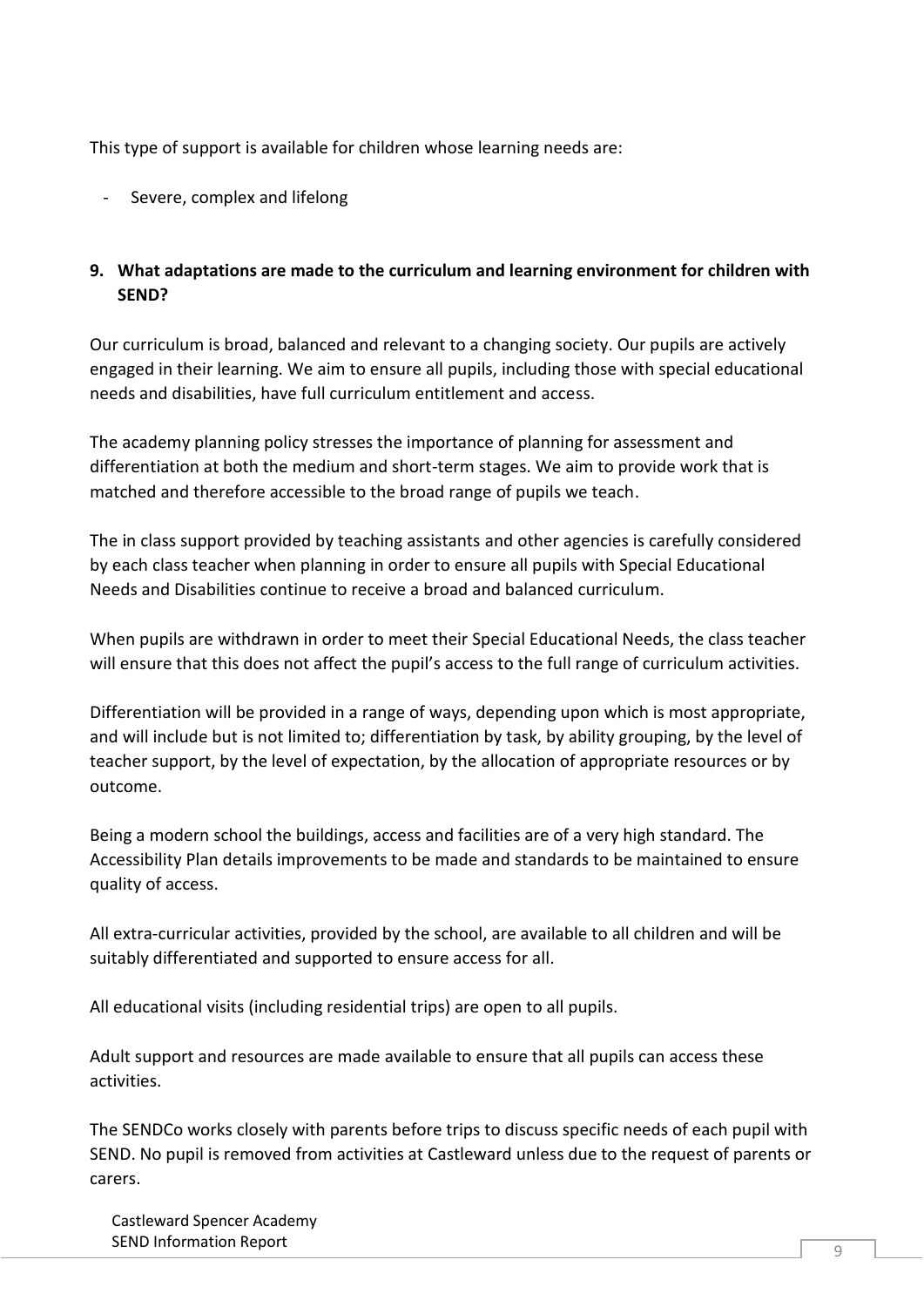#### **10. What is the expertise and training of staff? How are the teachers in school helped to work with children with SEND and what training do they have?**

The SENDCo's job is to support the class teacher in planning for children with SEND.

The school has a training plan for all staff to improve the teaching and learning of children including those with SEND.

This includes whole school training on SEND issues such as ASD, Dyslexia and Speech and Language difficulties.

Individual teachers and support staff attend training courses run by outside agencies that are relevant to the needs of specific children in their class e.g. from Specialist Teaching and Educational Teaching Service, Speech and Language Therapy.

#### **11. How will the effectiveness of the provision for my child be evaluated? What are the arrangements for reviewing their progress towards outcomes?**

Class teachers continually monitor the progress and provision for all children in their class. Regular progress review meetings attended by class teachers, teaching assistants and the Principal/SENCO monitor the effectiveness of provision and identify actions and next steps to ensure a continual cycle of improvement.

Children identified as SEND will have an individual learning plan/provision map that will set clear targets and outcomes that relate to the child's specific areas of need. These are formally reviewed on a termly basis. Reviews are carried out by the class teacher, supported by the SENDCO. Parents and pupils are invited to attend and contribute to these reviews.

### **12. How are children with SEND enabled to engage in activities with children who do not have SEND?**

We are committed to inclusion and expect all members of our school community to follow our GROW values. Our GROW values and PSHE curriculum promote a culture of mutual respect, kindness and an expectation that we all work together and support each other.

All activities provided by the school, are available to all children and will be suitably differentiated and supported to ensure access for all.

#### **13. What is in place to improve the emotional and social development of my child?**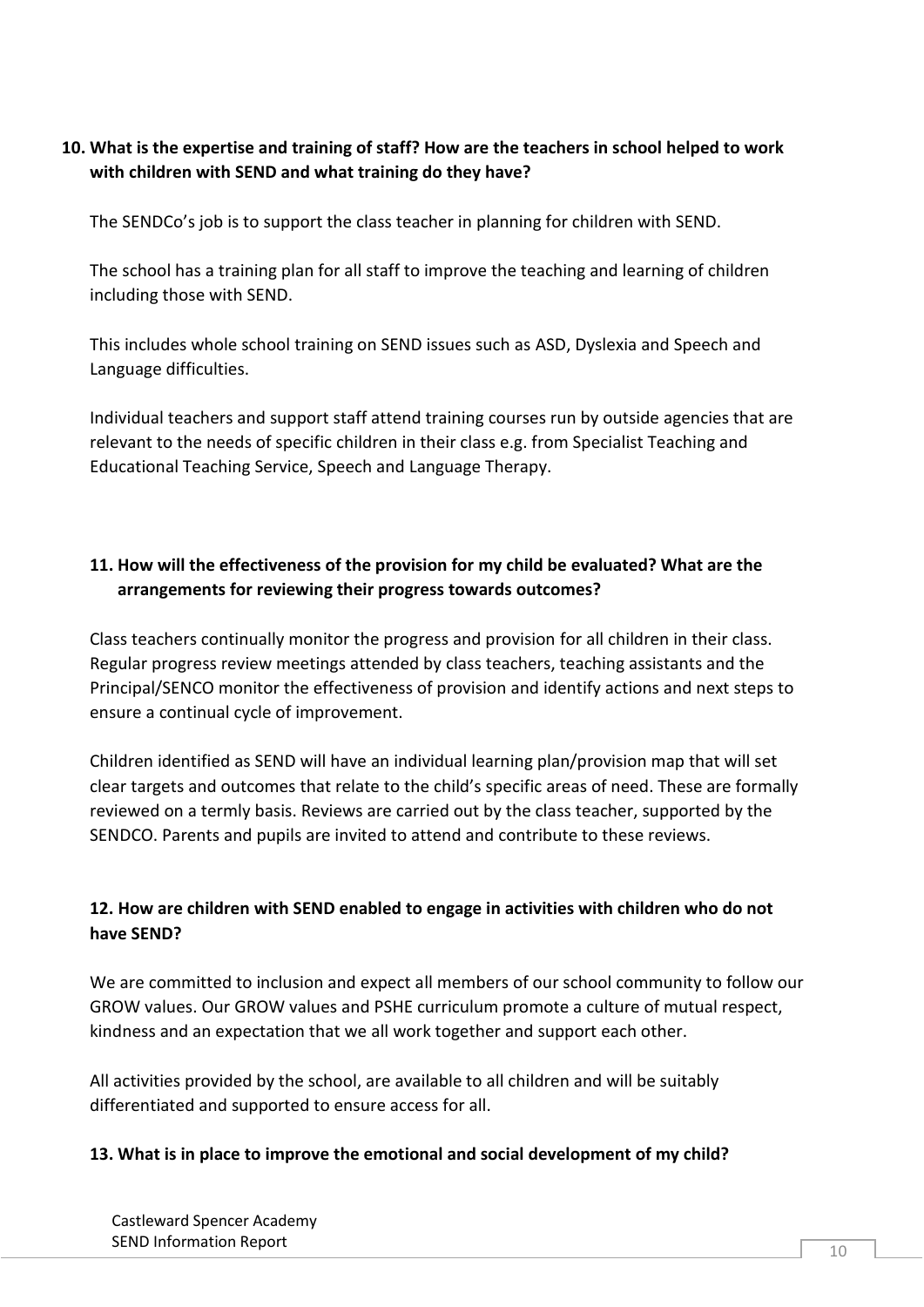Wellbeing is a key aim in our school development plan. We are committed to supporting all children to develop positive relationships and know how to express a range of emotions.

Our curriculum is designed to develop these skills. Each day health and wellbeing is promoted across school. the week there are daily mindfulness opportunities across school lead by staff and children in order to promote positive health.

The environment is designed to be nurturing and is decorated using neutral colours. Each classroom has a space for quiet reflection and there are visual supports and equipment to support children to regulate and communicate about their emotions.

Our nurture room provides an additional space for children to access when they need a quiet space to go.

In addition, our team provide tailored support with developing social and emotional development to pupils who require it.

We regularly provide opportunities for pupils to share how they feel and give their opinions about how safe and happy they feel at school.

We have an anti-bullying policy and a positive behaviour policy that sets out high expectations for behaviour with a focus on positive relationships and restorative approaches.

Staff have high expectations for behaviour and these are taught through our GROW expectations.

Children are taught to show respectful attitudes towards each other and there are clear systems in place to deal with instances where pupils have unkind or disrespectful to one another. In lessons and assembly pupils are regularly reminded what bullying is and it is made clear that is not accepted at Castleward Spencer Academy.

Positive relationships between staff and pupils ensure a culture of openness with opportunities for pupils to express concerns including those around bullying to adults in school.

### **14. Who are the other people providing services to children with an SEND in this school? How does school involve other professional bodies?**

We work closely with a range of agencies and will refer to services where appropriate to receive specialist assessment, advice and support.

Agencies we work with include but not exclusively are:

- Educational Psychology Service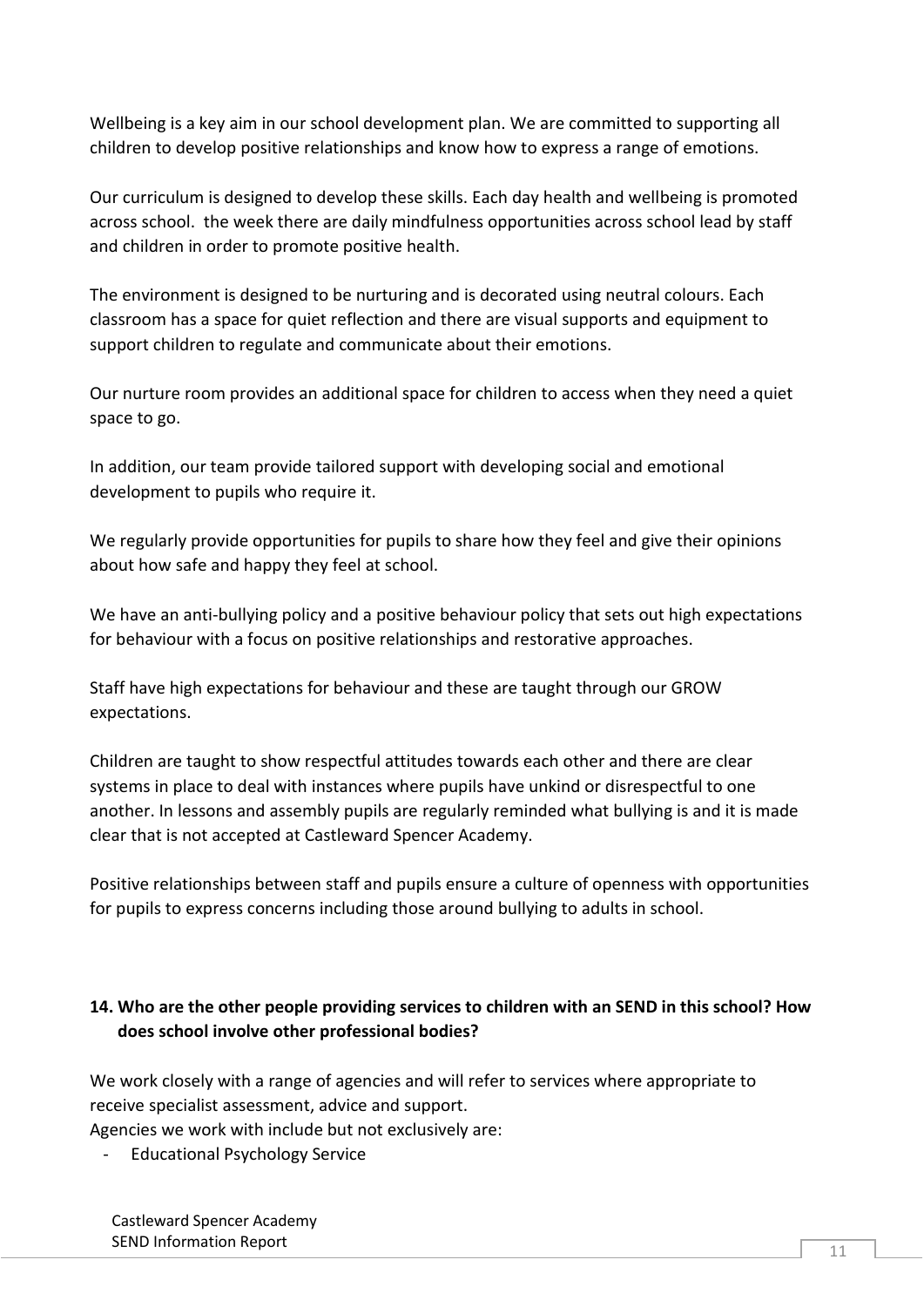- Specialist Teaching and Educational Teaching Service (STePS), Autistic Spectrum Disorder (ASD), Visual Impairment (VI), Hearing Impairment (HI) or Physical Impairment (PI) Team
- Speech and Language Therapy (provided by Health but paid for by the Local Authority).
- School Nurse
- Occupational Therapy
- Physiotherapy
- Mental health services (CAMHS)
- Social Care

Where referrals for assessment or involvement are made these will be discussed with parents and consent sought.

#### **15. What should I do if I have concerns or want to make a complaint about provision made for my child?**

If you have concerns about your child's progress you should speak to your child's class teacher initially. If you are not happy that the concerns are being managed and that your child is still not making progress you should speak to the SENDCo/Principal.

If you are still not happy you can get in touch with Trust Central Team. The academy's complaints policy sets out how to make a formal complaint and can be found on the website.

#### **16. What support do we have for you as a parent of child with an SEND?**

The class teacher is regularly available to discuss your child's progress or any concerns you may have and to share information about what is working well at home and school so similar strategies can be used.

The SENDCo are available to meet with you by appointment to discuss your child's progress or any concerns/worries you may have.

All information from outside professionals will be discussed with you with the person involved directly, or where this is not possible, in a report.

Individual Education Plans will be reviewed with you each term.

Homework will be adjusted as needed to your child's individual needs. A home/school contact book may be used to support communication with you, when this has been agreed to be useful for you and your child. We run and host a range of parent workshops.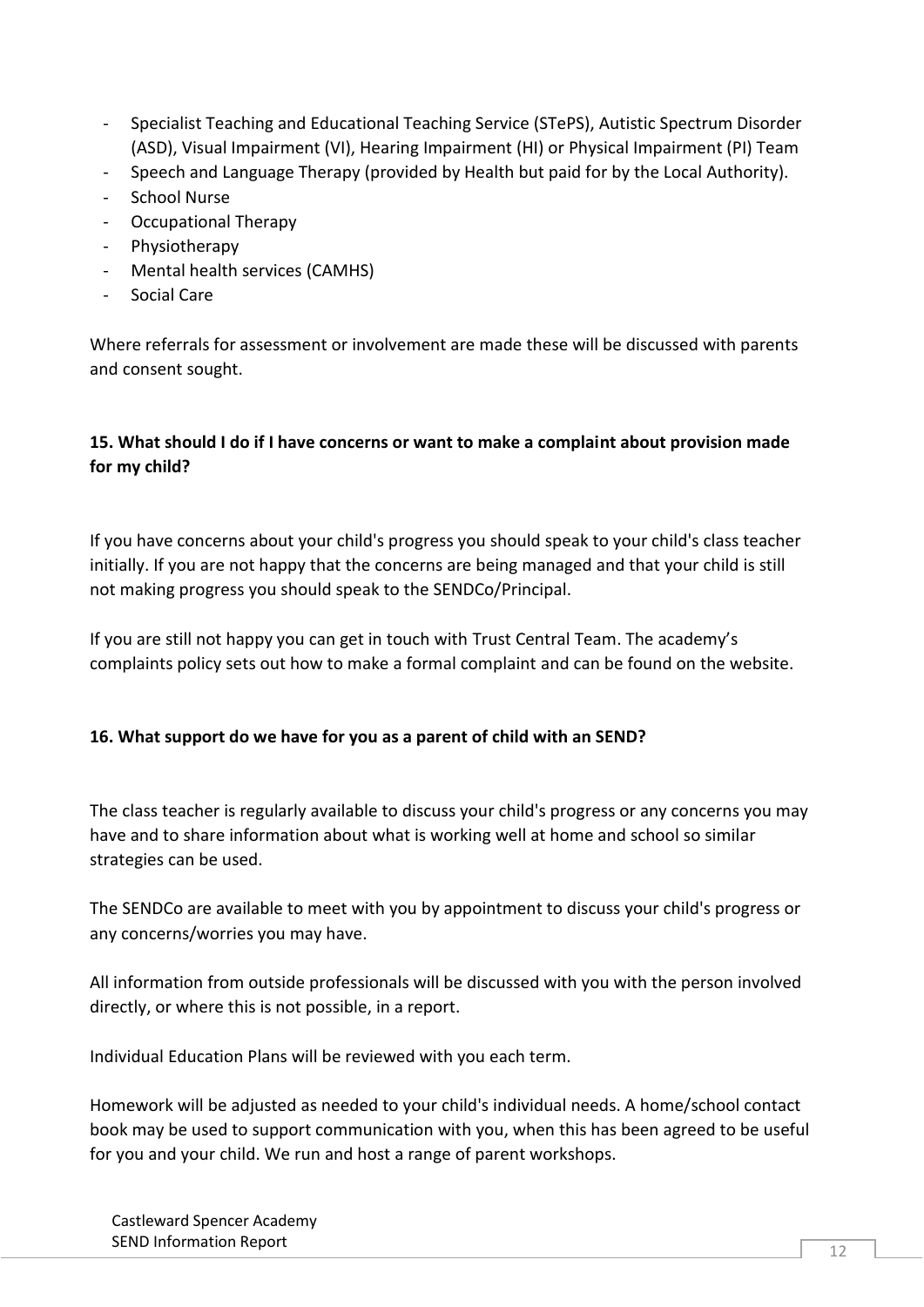#### **17.How is Castleward Spencer Academy accessible to children with SEND?**

The building is two storey, however it has a lift to ensure it is accessible for children with a physical disability.

Disabled toilets are available in the main school building.

We ensure that equipment used is accessible to all children regardless of their needs.

After school provision is accessible to all children including those with SEND Extra-curricular activities are accessible for children with SEND.

#### **18. What arrangements are in place to support children with SEN who are looked after by the local authority?**

The designated teacher for children who are looked after by the local authority will work closely with the SENDCo and local authority to ensure appropriate provision is put in place and reviewed regularly.

#### **19. What are the admission arrangements for children with SEN?**

We follow the admission process and procedures set out by Derby City LA. Pupils with an EHCP will be considered a priority over other pupils. Please see the admissions policy for full details

#### **20. How do I contact school staff?**

We encourage parents to discuss any concerns they may have as and when they occur, in person with their child's class teacher.

Parents are also invited to contact;

Principal/SENDCO: Lindsay Trail – email: [lindsaytrail@castlewardspencer.com](mailto:lindsaytrail@castlewardspencer.com)

SEND Governor: Elizabeth Runcorn- email [elizabethruncorn@castlewardspencer.com](mailto:elizabethruncorn@castlewardspencer.com)

Our academy telephone number is 01332 949471

Website: [www.castlewardspencer.com](http://www.castlewardspencer.com/)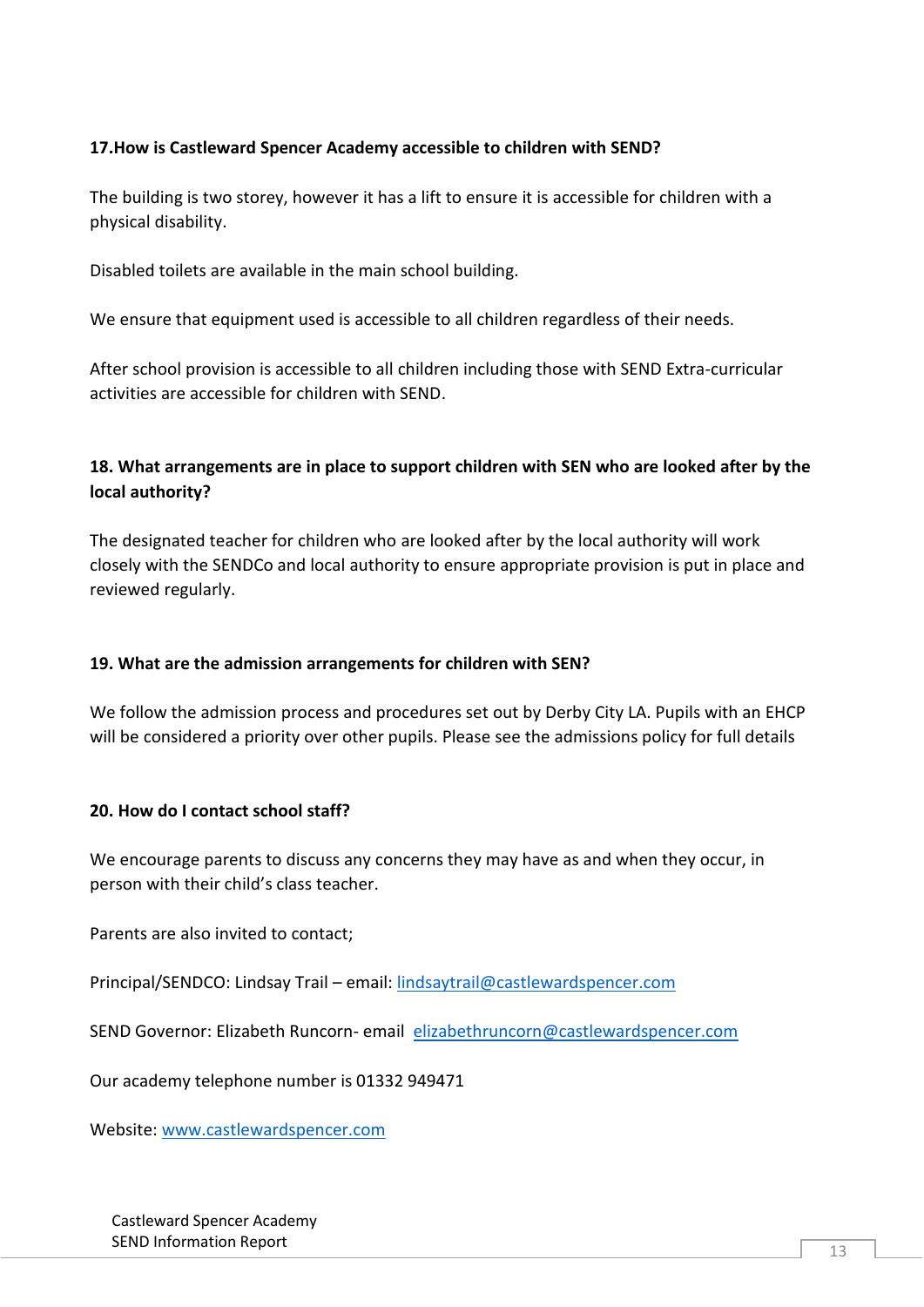#### **21. What is the Local Offer and where do I find it?**

The local offer sets out what support and services are available for children and families with SEND.

It can be found at<https://www,derby.gov.uk/education-and-learning/derbys-send-local-offer/>

#### **22. Related policies**

Accessibility policy and access plan Admissions policy Equality and diversity policy Anti-bullying policy Safeguarding and child protection

#### **Glossary of Abbreviations**

#### **Abbreviation Meaning**